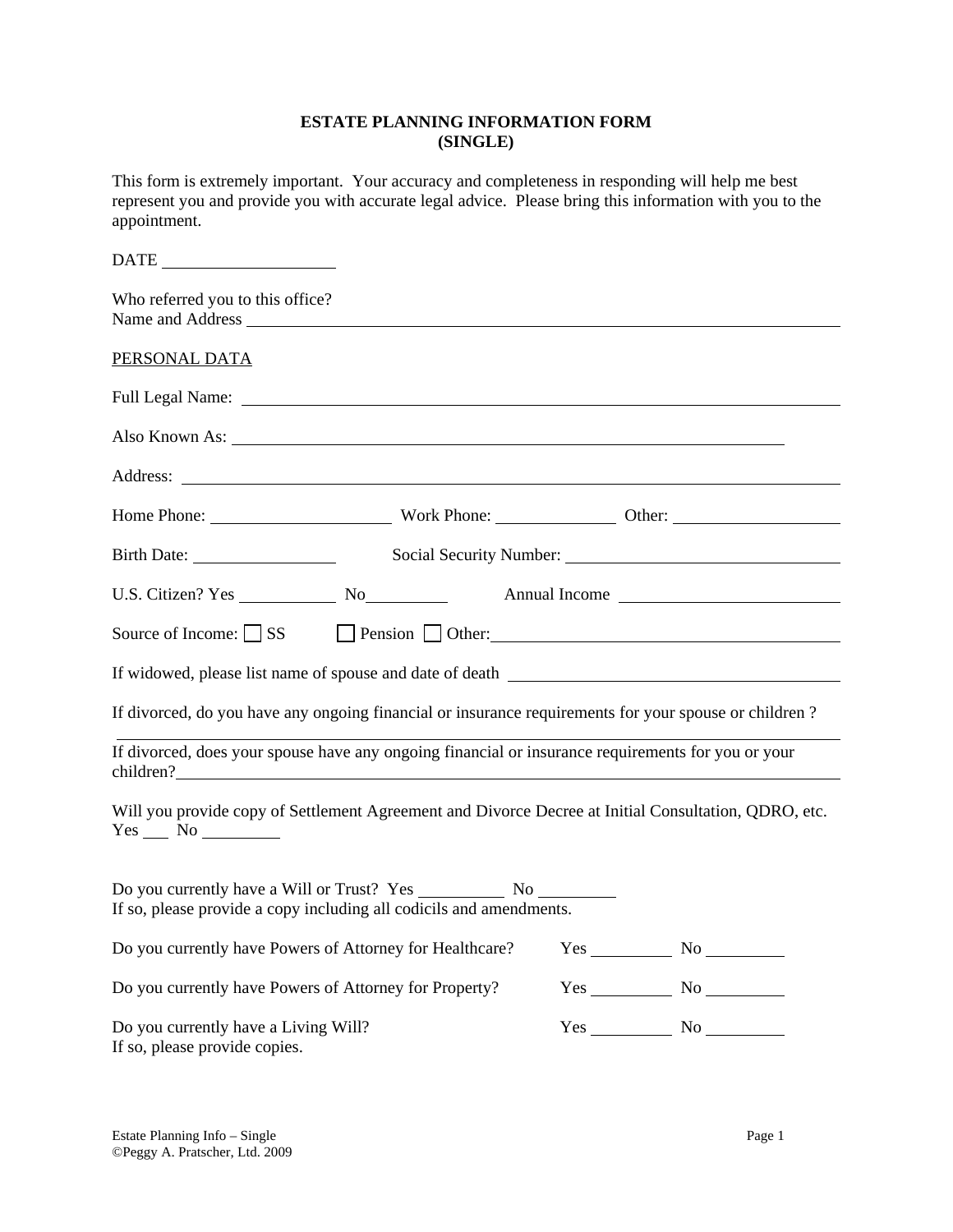### ADVISORS

Financial Advisor/Planner or other Advisor:

Accountant:

l

l

l

 $\overline{a}$ 

## CHILDREN (if applicable)

Please list ALL your children, including deceased children, children born out of wedlock, and children you wish to omit from your estate plan. Please note if a deceased child was survived by any children. You may use another page if necessary.

| <b>CHILD'S NAME</b> | ADDRESS WITH ZIP CODE | <b>DATE OF</b><br><b>BIRTH</b> |
|---------------------|-----------------------|--------------------------------|
|                     |                       |                                |
|                     |                       |                                |
|                     |                       |                                |
|                     |                       |                                |
|                     |                       |                                |
|                     |                       |                                |

1. Are any of your children under a disability? If so, please explain:

2. Have any children received an advance on their inheritance, or do any children owe you money? If so, please explain:

3. Do you have any special concerns or objectives for your children? If so, please explain:

# INTENTIONS FOR DISTRIBUTIONS FROM YOUR ESTATE

1. For whom do you want to provide in your Will?

- 2. If you have children, do you wish to treat all of your children equally?  $Yes$  No  $\overline{\hspace{1cm}}$  No  $\overline{\hspace{1cm}}$  If no, please explain:
- 3. After your death, at what age do you want distribution to your children? (e.g. a typical plan provides for 1/3 at age 25, 1/3 at age 30 and 1/3 at age 35) Your choice of age:
- 4. If a child predeceases you, should that share pass to his or her children? Yes No Do you have any grandchildren born out of wedlock? Yes No If so, please explain: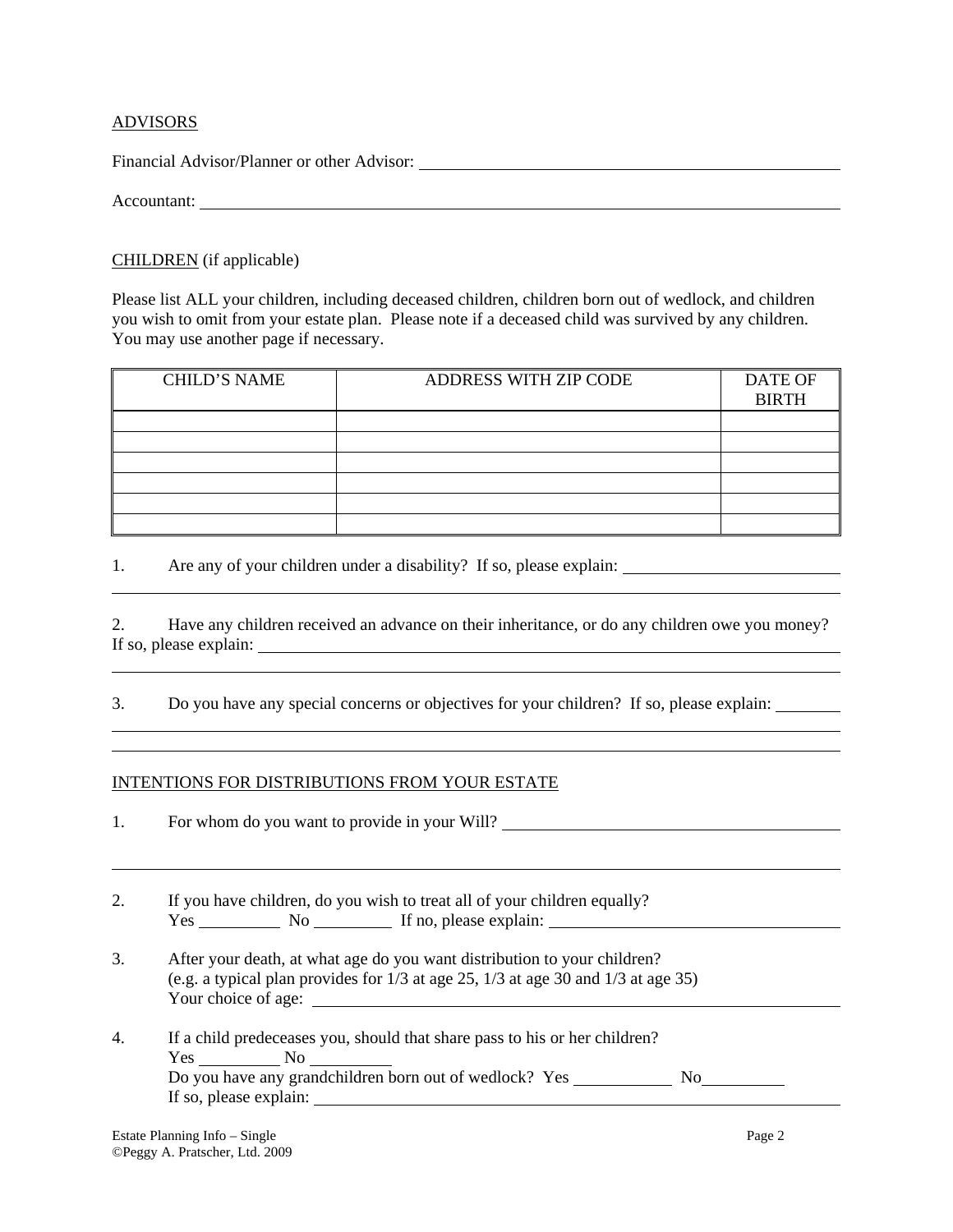- 5. If you have grandchildren, do you wish to leave a specific amount of money or a percentage of your estate directly to your grandchildren? Yes \_\_\_\_\_\_ No \_\_\_\_\_\_\_\_
- 6. Do you want to leave a specific amount of money or other assets to any charity? If so, how much?

|  | Name(s) and Address(es) of Charity: |  |
|--|-------------------------------------|--|
|  |                                     |  |

7. Are there any family members that you want to specifically exclude from receiving anything under your Will? If so, whom?

8. If all of the persons you want to receive from your estate after death predecease you, to whom should your estate pass?

#### EXECUTOR

l

An Executor is responsible for probating your will, collecting your assets, paying your debts, and settling your estate. Who do you wish to serve as your Executor?

| Second Choice:<br>Address: |  |
|----------------------------|--|
|                            |  |

### TRUSTEE

If you are establishing a trust, who should serve as your Trustee? A Trustee would manage your estate during your lifetime and after your death until the trust is no longer viable or is dissolved.

| Second Choice: |  |
|----------------|--|
|                |  |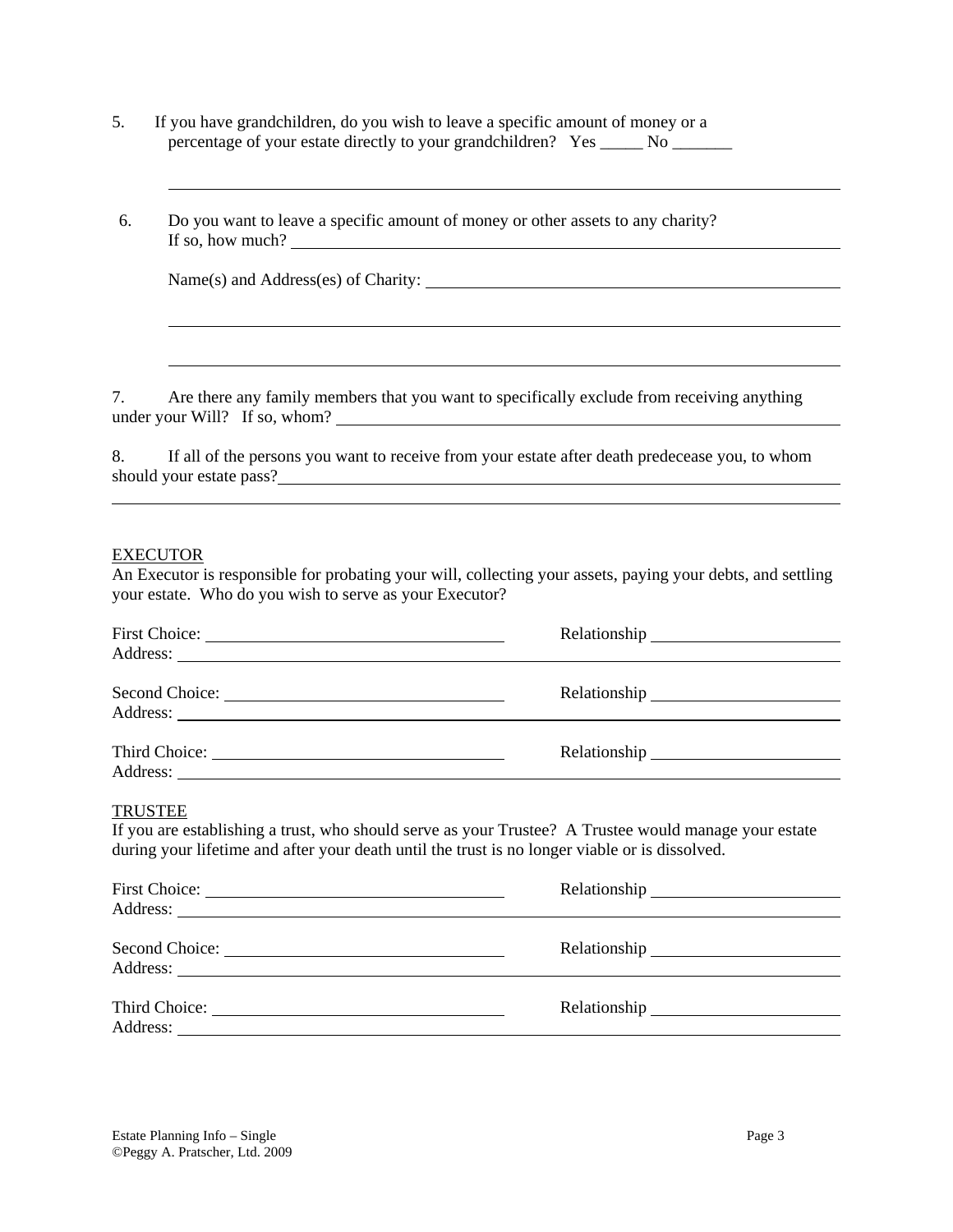### GUARDIAN FOR CHILDREN

A guardian would have physical and legal control over your minor or disabled children. If you have minor or disabled children, who do you want to act as Guardian? Ignore this section if you have no minor or disabled children.

## FINANCIAL INVENTORY

Use approximate dollar values of each asset. Use an additional page if necessary. NOTE: Please bring copies of deeds to all real estate you own. We will need the legal description and parcel identification number. If any property is in a Land Trust, bring the trust document. If you own any property with another person, please indicate the ownership and percent ownernship (i.e., joint with right of survivorship, tenants in common @ 50%, etc.). Please list any designations of beneficiaries assigned to any assets.

| <b>ASSETS</b>                         | <b>APPROXIMATE VALUE</b> | <b>OTHER</b> |
|---------------------------------------|--------------------------|--------------|
| ***List Beneficiaries designated also |                          | OWNER(S)     |
| Homestead                             | Value:                   |              |
| Market Value & Mortgage(s)            | Mortgage:                |              |
|                                       |                          |              |
|                                       |                          |              |
| <b>Other Real Estate</b>              | Value:                   |              |
| Address:                              | Mortgage:                |              |
|                                       |                          |              |
| <b>Other Real Estate</b>              | Value:                   |              |
| Address:                              | Mortgage:                |              |
|                                       |                          |              |
| Checking Account(s) (Banks)           |                          |              |
|                                       |                          |              |
|                                       |                          |              |
|                                       |                          |              |
| Savings Account(s) (Banks)            |                          |              |
|                                       |                          |              |
|                                       |                          |              |
|                                       |                          |              |
|                                       |                          |              |
| Money Market Account(s) (Banks)       |                          |              |
|                                       |                          |              |
|                                       |                          |              |
|                                       |                          |              |
|                                       |                          |              |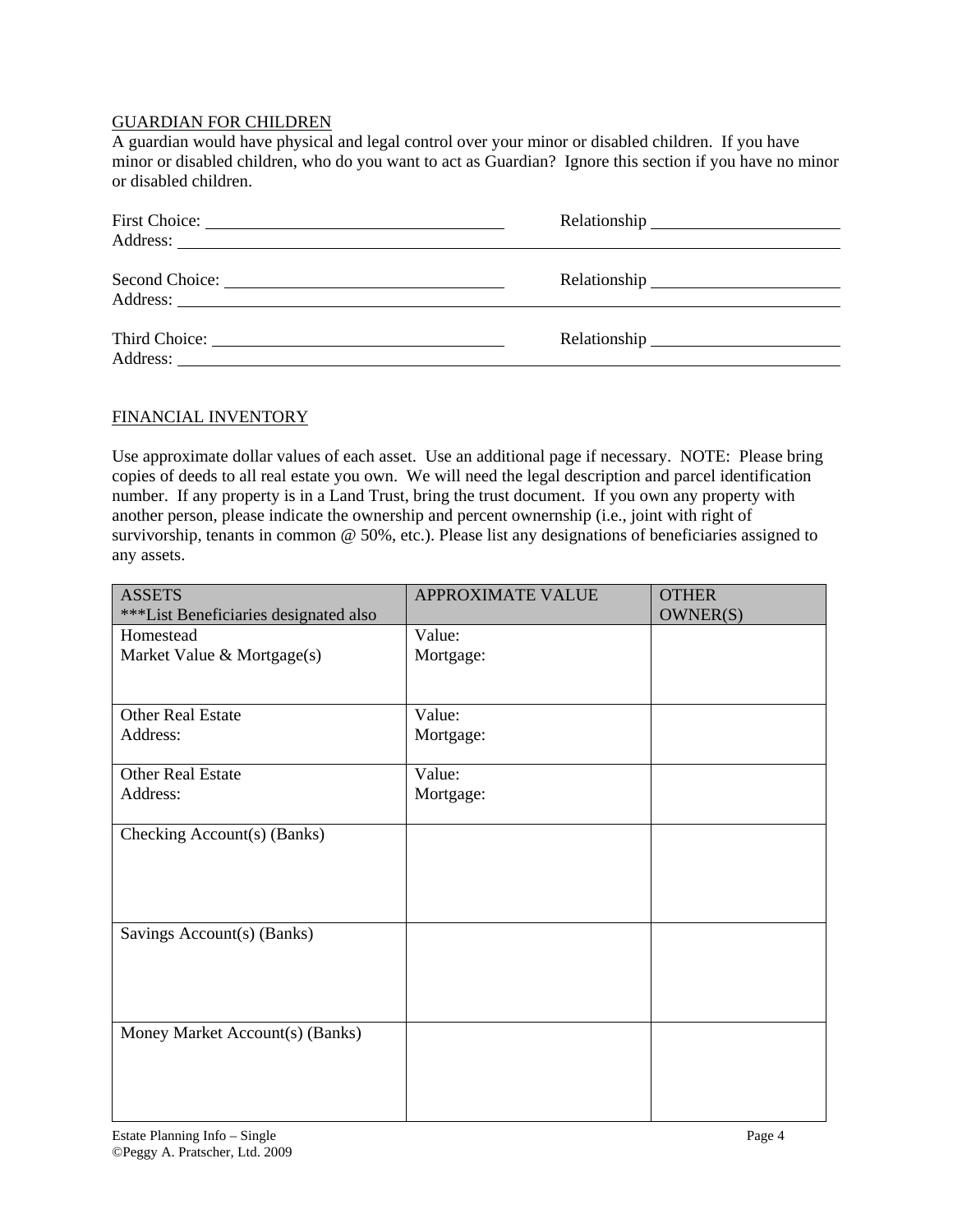| <b>ASSETS</b>                                       | <b>APPROXIMATE VALUE</b> | <b>OTHER</b><br>OWNER(S) |
|-----------------------------------------------------|--------------------------|--------------------------|
| Certificates of Deposit (Banks)                     |                          |                          |
|                                                     |                          |                          |
|                                                     |                          |                          |
| <b>Stocks</b>                                       |                          |                          |
|                                                     |                          |                          |
|                                                     |                          |                          |
| <b>Bonds</b>                                        |                          |                          |
|                                                     |                          |                          |
|                                                     |                          |                          |
| <b>Mutual Funds</b><br>(not in Retirement accounts) |                          |                          |
|                                                     |                          |                          |
| Retirement Accounts (IRA, 401(k),                   |                          |                          |
| 403(b), SEP, etc.)                                  |                          |                          |
|                                                     |                          |                          |
| Annuities (non-retirement, non-                     |                          |                          |
| qualified)                                          |                          |                          |
| Life Insurance (death benefit & cash                |                          |                          |
| value)                                              |                          |                          |
|                                                     |                          |                          |
| <b>Closely Held Business Interests</b>              |                          |                          |
| Automobiles                                         | Value:                   |                          |
| (current value and loans)                           | Loans:                   |                          |
| Boats, Trailers, etc.                               |                          |                          |
|                                                     |                          |                          |
| Personal Property (est. value                       |                          |                          |
| if sold)                                            |                          |                          |
| (furniture, jewelry, art work,                      |                          |                          |
| $etc.$ )                                            |                          |                          |
| <b>Other Assets</b>                                 |                          |                          |
|                                                     |                          |                          |
|                                                     |                          |                          |
| <b>TOTAL</b>                                        |                          |                          |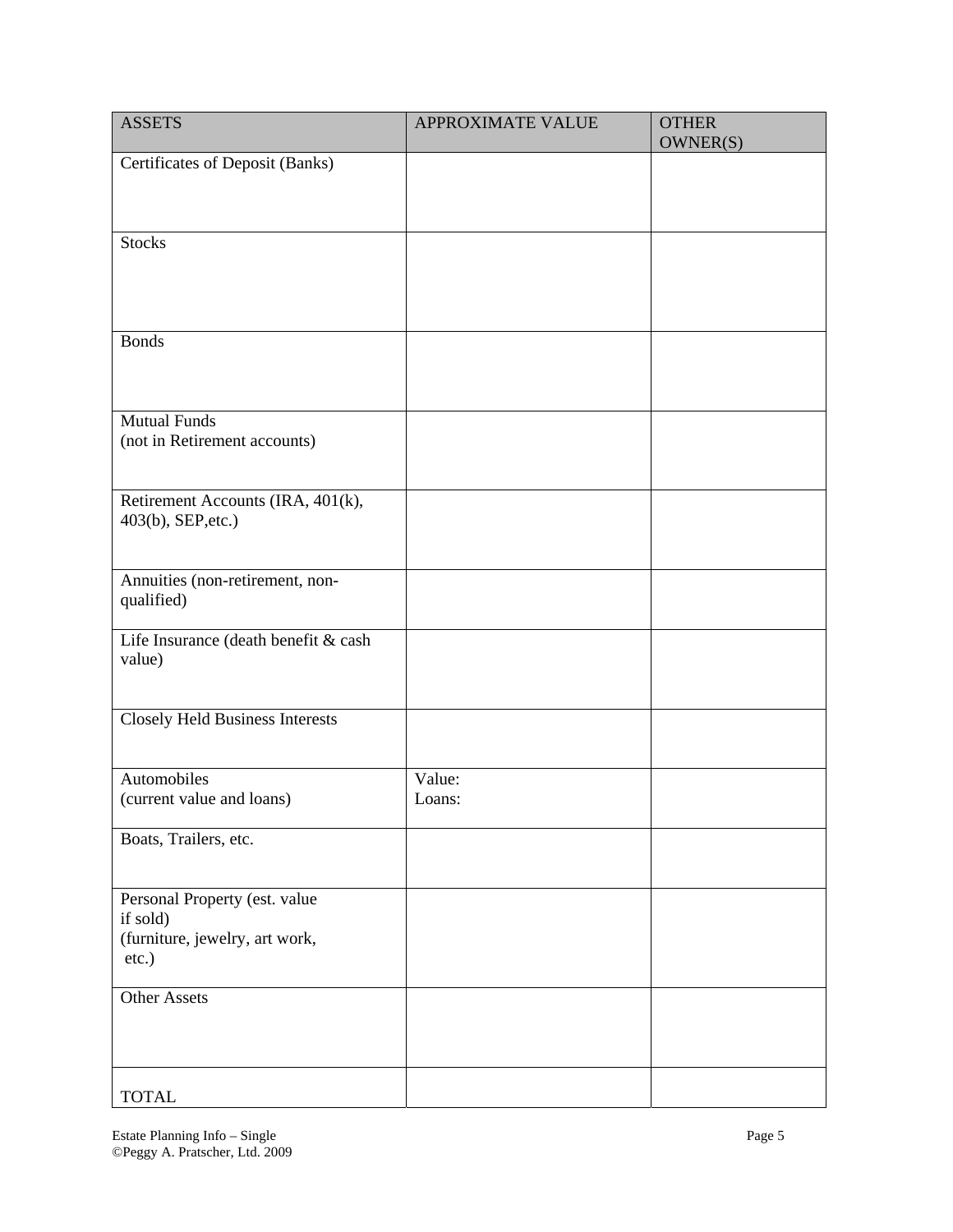| LIVING WILL<br>This document includes your preferences for end of life decisions.                                                                                                                                                                                                                     |                                                                                                            |
|-------------------------------------------------------------------------------------------------------------------------------------------------------------------------------------------------------------------------------------------------------------------------------------------------------|------------------------------------------------------------------------------------------------------------|
| Do you want your Living Will to provide for withdrawal of artificial food and fluid?                                                                                                                                                                                                                  |                                                                                                            |
| POWER OF ATTORNEY FOR HEALTH CARE<br>an agent to act on your behalf when you are unable to do so yourself.                                                                                                                                                                                            | This document includes preferences, limitations and directions regarding your health wishes and appoints   |
| Specific organs?                                                                                                                                                                                                                                                                                      |                                                                                                            |
| Do you want your health care representative to consult with any other person prior to acting? If so,                                                                                                                                                                                                  |                                                                                                            |
|                                                                                                                                                                                                                                                                                                       | Disposition of your remains? (burial, cremation with burial, cremation with dissemination of ashes, burial |
| <u> 1989 - Johann Barn, mars ann an t-Amhain ann an t-Amhain ann an t-Amhain ann an t-Amhain an t-Amhain ann an t-</u>                                                                                                                                                                                |                                                                                                            |
| Who would you name as your Health Care Agent (usually family member or friend):                                                                                                                                                                                                                       |                                                                                                            |
| Address: <u>Quarterial and the contract of the contract of the contract of the contract of the contract of the contract of the contract of the contract of the contract of the contract of the contract of the contract of the c</u>                                                                  |                                                                                                            |
| Second Choice:                                                                                                                                                                                                                                                                                        |                                                                                                            |
|                                                                                                                                                                                                                                                                                                       |                                                                                                            |
|                                                                                                                                                                                                                                                                                                       |                                                                                                            |
| POWER OF ATTORNEY FOR PROPERTY                                                                                                                                                                                                                                                                        |                                                                                                            |
| This document allows you to grant another person the power to act on your behalf to manage your<br>financial affairs. The person you name will be able to manage your assets and pay your bills if you<br>become incapacitated, disabled, incompetent or are otherwise unable to manage your affairs. |                                                                                                            |

Who would you name as your Financial Agent (usually family member or friend):

| <b>First Choice:</b><br>Address: |        |  |
|----------------------------------|--------|--|
| Second Choice:<br>Address:       |        |  |
| Estate Planning Info – Single    | Page 6 |  |

©Peggy A. Pratscher, Ltd. 2009